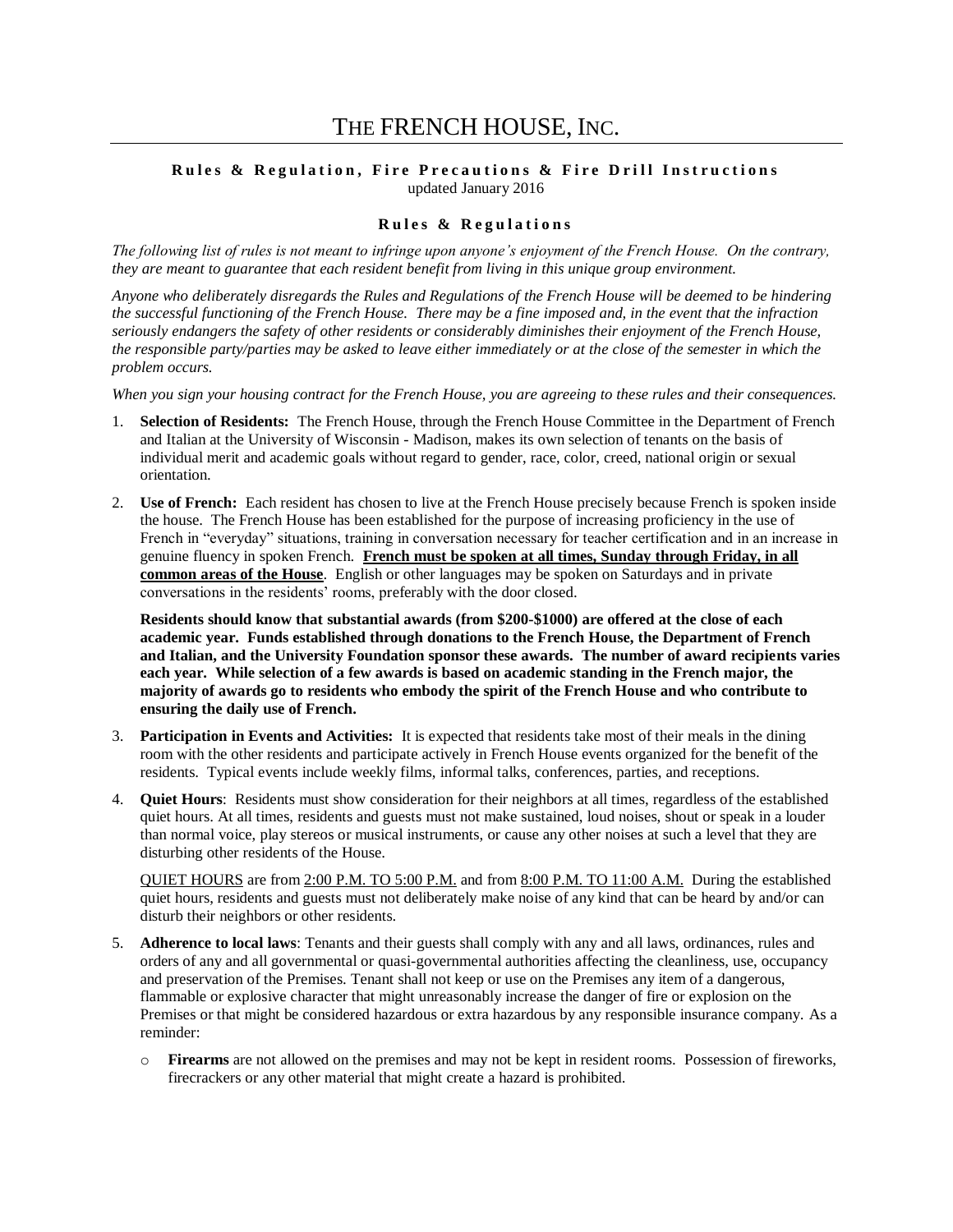- o Possession, use or sale of **narcotics** is prohibited in the French House and on the French House grounds. Any resident who possesses, uses or sells narcotics on the premises will be reported to local law enforcement officials and risks immediate eviction or may be asked to leave at the close of the semester.
- o **Alcohol** may be consumed by residents of legal drinking age. Tenants under the age of 21 may not possess or consume alcoholic beverages on the premises.
- 6. **Smoking**: Smoking is not permitted in the French House.
- 7. **Candles**: **Burning candles is strictly prohibited**. Unattended candles are fire hazards and candle wax is extremely difficult to remove from carpets and furniture. If a resident is found to be burning or has burned a candle in his or her room, he or she will receive a verbal warning. If this resident chooses to ignore the warning, a monetary fine of \$50.00 will be imposed. If the fine is left unpaid, it will be removed from his or her security deposit.
- 8. **Parties:** Parties or gatherings of more than 8 people (residents and guests), for the purpose other than study, are not allowed without the prior approval of the Resident Assistant or Director.
- 9. **False Alarms**: Placing false fire alarms, interfering with the proper functioning of a fire alarm system, interfering with lawful efforts of firefighters, or tampering with or removing fire hoses, fire doors, extinguishers, smoke detectors, and fire fighting equipment are prohibited. Residents must read and fully understand the accompanying "Fire Precautions and Fire Drill Instructions."
- 10. **Locks and Keys:** Tampering with locks -- either in resident rooms, in the kitchen, or in other areas -- is considered a serious offense. Residents are reminded that they should lock their own rooms at all times to reduce the risk of theft. **Outside doors must remain locked at all times**.

In the event of a loss of keys, replacement is \$10/key. Please do not indicate name or the French House address on a key chain.

- 11. **Windows:** Residents may not remove screens or storm windows.
- 12. **Air Conditioning:** Air conditioning vents should be unobstructed at all times. Do not allow small objects to fall into these vents.
- 13. **Electrical Appliances**: Hot plates, coffee machines, corn-poppers, other appliances for cooking, and electric irons may not be used in resident rooms. (An iron and ironing board is available in the utility room at the end of each hall. A microwave is available at all times in the dining room.) Residents shall assume full responsibility for damage caused by the malfunction of any electric appliance in their possession or in their room, with the exception of lamps provided to residents from the French House.
- 14. **Guests:** Permission for overnight and weekend guests is not required. However, residents must notify the Director, Resident Assistant and/or the Cook if they plan to have guests. Permission must be obtained from the resident's roommate (if applicable). Residents are held responsible for the actions of their guests. The Rules and regulations of the French House apply equally to guests as they do to residents. Guests who do not speak French are welcome; however, they must not disturb the *francophone atmosphere* of the House. Guests may not be given any keys (or a copy of a key) to the French House. Guests should be met at the front door by their host

GUESTS DO NOT DINE FREE OF CHARGE. The cost of meals is posted outside the dining room. Payment arrangements must be made IN ADVANCE with the French Assistants, Resident Assistant, or kitchen personnel. Non-payment of guest meals in advance will be billed to their host.

- 15. **Furnishings:** Many of the pieces of furniture and art in the House are antiques or valuable gifts. They should be treated respectfully since they cannot be replaced. Residents are held responsible for damage to French House furnishings in their rooms and in all common areas of the house. **Furnishings in resident rooms may not be removed with out the permission of the Director**.
- 16. **Resident Rooms:** Residents are responsible for leaving their room in the same condition in which they found it at the beginning of their residential period. Care should be taken in the decoration and organization of rooms so that furnishings, carpets, walls, woodwork, and closets are not damaged. Residents may not remove blinds or drapes. Residents will be billed for damage to their room and its furnishings that is beyond normal wear and tear. A vacuum and cleaning supplies are available at all times.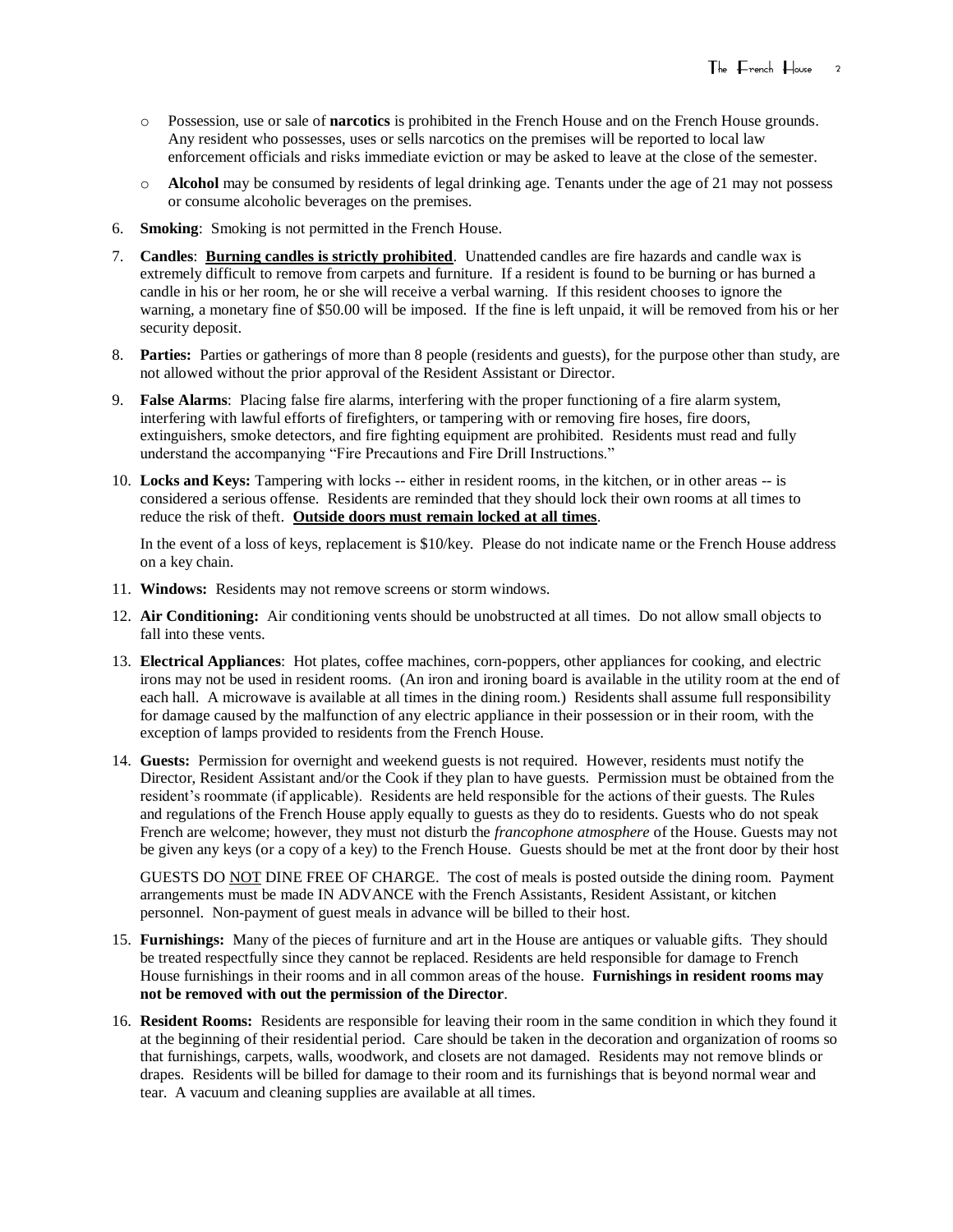- 17. **Bathrooms:** Bathrooms are cleaned on a regular basis; however, residents are expected to clean up after themselves at all times. Care should be taken to flush toilets, throw away trash, and to rinse sinks, showers and tubs. Toiletries should be kept tidy. Do not flush feminine hygiene products; there are trash bins available for their disposal in each bathroom stall. The bathroom may not be used for washing clothes. Laundry facilities are available on the premises.
- 18. **Pets:** Pets of any kind are not allowed, this includes birds, rodents, reptiles and insects. A small fish bowl is allowed (anything larger must have prior approval from the Director). However, visits by guests accompanied by pets are permitted only in the event that the pet does not disturb other residents.
- 19. **Bicycles:** Bicycles should be kept outside whenever possible. Bicyclists who prefer to keep their bicycles inside must follow these guidelines:
	- o Bicyclists must remove all dirt and debris before bringing their bicycle into the house.
	- o Bicycles must be carried, not rolled, across all carpets.
	- o Bicycles must be kept in the utility room at the end of the first floor hall. Bicycles kept anywhere else in the house will be removed.
- 20. **Kitchen:** For health and safety reasons, access to the main kitchen is strictly limited to the kitchen staff, Director and Resident Assistant. Taking food from the kitchen is considered theft and will be prosecuted.
- 21. **Television:** A television and accompanying components are provided as a courtesy to residents. Television viewing must never disturb other residents or guests. Television viewing in the main floor lounge is not permitted during special events and conferences. The television must be off when guests and other nonresidents are present unless the television program is in French.